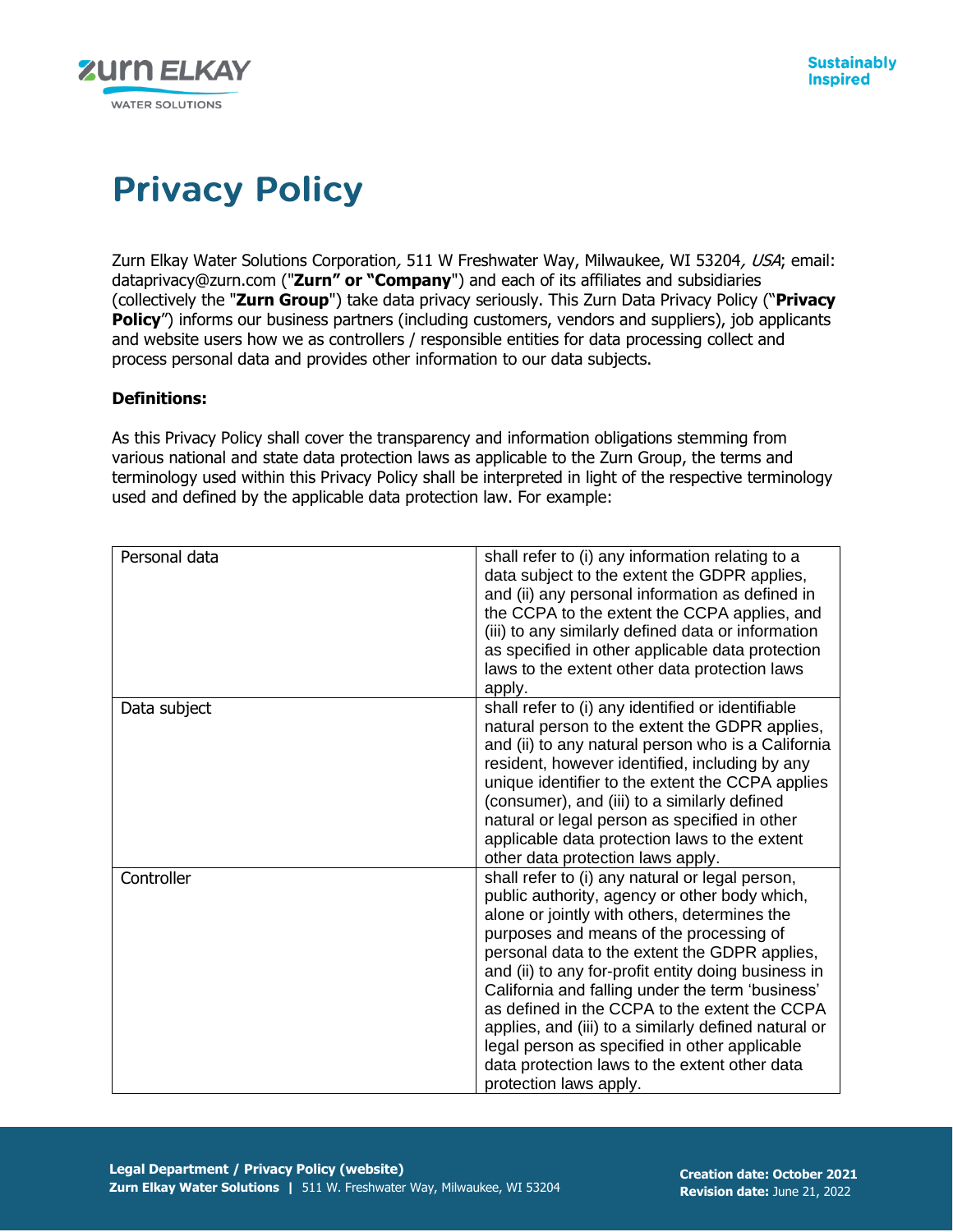

| Processor   | shall refer to (i) a natural or legal person, public<br>authority, agency or other body which<br>processes personal data on behalf of a<br>controller to the extent the GDPR applies, and<br>(ii) a service provider as defined in the CCPA to<br>the extent the CCPA applies, and (iii) to a<br>similarly defined natural or legal person as<br>specified in other applicable data protection<br>laws to the extent other data protection laws<br>apply. |
|-------------|-----------------------------------------------------------------------------------------------------------------------------------------------------------------------------------------------------------------------------------------------------------------------------------------------------------------------------------------------------------------------------------------------------------------------------------------------------------|
| <b>GDPR</b> | shall refer to the EU General Data Protection<br>Regulation as amended from time to time                                                                                                                                                                                                                                                                                                                                                                  |
| <b>CCPA</b> | shall refer to the California Consumer Privacy<br>Act of 2018 as amended from time to time                                                                                                                                                                                                                                                                                                                                                                |

# **1. Controller:** *Who is the Controller for your Personal Data*

The responsible controller within the Zurn Group will depend on the processing activities that apply to you. For example,

- if you are a website user and visit a webpage of the Zurn Group ("Zurn Website"), the Controller is the affiliate of the Zurn Group identified on the webpage.
- If you are a customer, vendor, supplier or business partner and you interact with an affiliate of the Zurn Group for business reasons, the Controller is the affiliate of the Zurn Group with whom you interact.
- if you are a job applicant and you submitted your application, the affiliate of the Zurn Group who offers the job to which you apply is the Controller.

In the following, the term "Controller", "we", "us" or "our" refers to the affiliate of the Zurn Group that acts as the controller for the particular processing activities as explained above.

If you have any questions as to who the Controller of your personal data is, please contact us via the contact details set out in section 7.

# **2. Categories of Personal Data and Processing Purposes and Sources of Personal Data:**  *What personal data do we process about you, why and from where?*

Depending on whether you are a customer, vendor, supplier, business partner, job applicant and/or website user the Controller may process the following categories of personal data for the identified processing purposes:

#### **2.1 Website Metadata**

As a website user, you may use our Zurn Websites without actively providing any personal data. In this case, we will collect only the following metadata resulting from your usage of our Zurn Websites: browser type and version, operating system and interface, website from which you are visiting (referrer URL), webpage(s) you visit on our Zurn Websites and activity on those Zurn Websites, date and time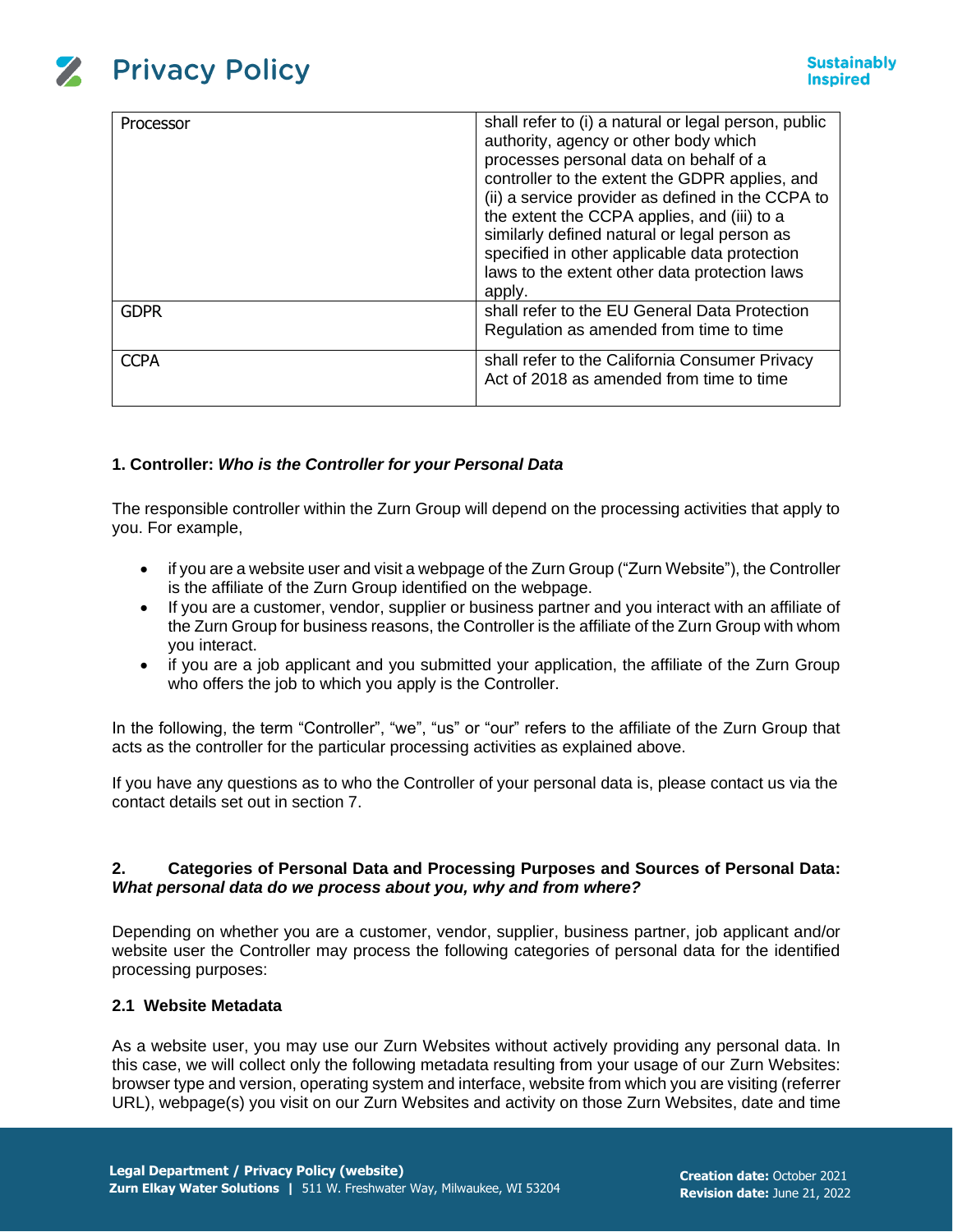

**Privacy Policy** 

 $\mathbf{z}$ 

of Zurn Websites' access, device identifier or MAC address and internet protocol (IP) address. This personal data includes Internet or other Electronic Network Activity Information under the CCPA. Further personal data may be collected through cookies, see section 6 below.

The metadata will be used to enable your access to our Zurn Websites. to improve our services as well as the quality of our Zurn Websites. We will analyze user behavior in anonymized form to prevent fraud and misuse of our IT systems, as well as to ensure physical, IT, and network security.

Our website is not intended for use by those under the age of 16 and we do not knowingly collect, use, process or otherwise disclose information about children under the age of 16.

# **2.2 Contact details**

If you contact us through a portal on a Zurn Website, you will be asked to provide the following personal data: name, company, title, address, email address, telephone number, and fax number. We process such personal data to answer your queries or information requests. This personal data includes Identifiers under the CCPA.

# **2.3 Newsletter and product catalogues**

If you request our newsletter or product catalogues, we collect and process the following personal data: name, title, company name, email address, postal address (if requesting postal mails), and your voluntary request to receive marketing emails or postal mails. This personal data includes Identifiers under the CCPA. We process such personal data to provide you with the requested emails or postal mails, as well as to analyze your interests for marketing purposes, to distribute additional marketing materials and to analyze the success of our marketing activities, customer segmentation and customer profiling, lead generation to the extent permitted by applicable law.

# **2.4 Portal users**

If you request access to an online portal we operate, in addition to the information described in Section 2.1 of this policy, we collect and process the following personal data: name, title, company name, email address, portal access username, portal access password and your voluntary request to receive access to such portal. This personal data includes Identifiers under the CCPA. We process such personal data to facilitate your access to the portal, to protect the security of our systems and infrastructure, to meet regulatory and legal obligations, to establish or defend legal claims, and to meet contractual obligations. We may also use such information to analyze your interests for marketing purposes, to distribute additional marketing materials and to analyze the success of our marketing activities, customer segmentation, customer profiling, lead generation, to the extent permitted by applicable law.

#### **2.5 plumbSMART ™ and inSpec users**

To the extent provided to us, we collect and process the following personal data of plumbSMART ™ and inSpec users: name, email address, company postal address. This personal data includes Identifiers under the CCPA. We process this information to facilitate the connected device operation and meet our contractual obligations.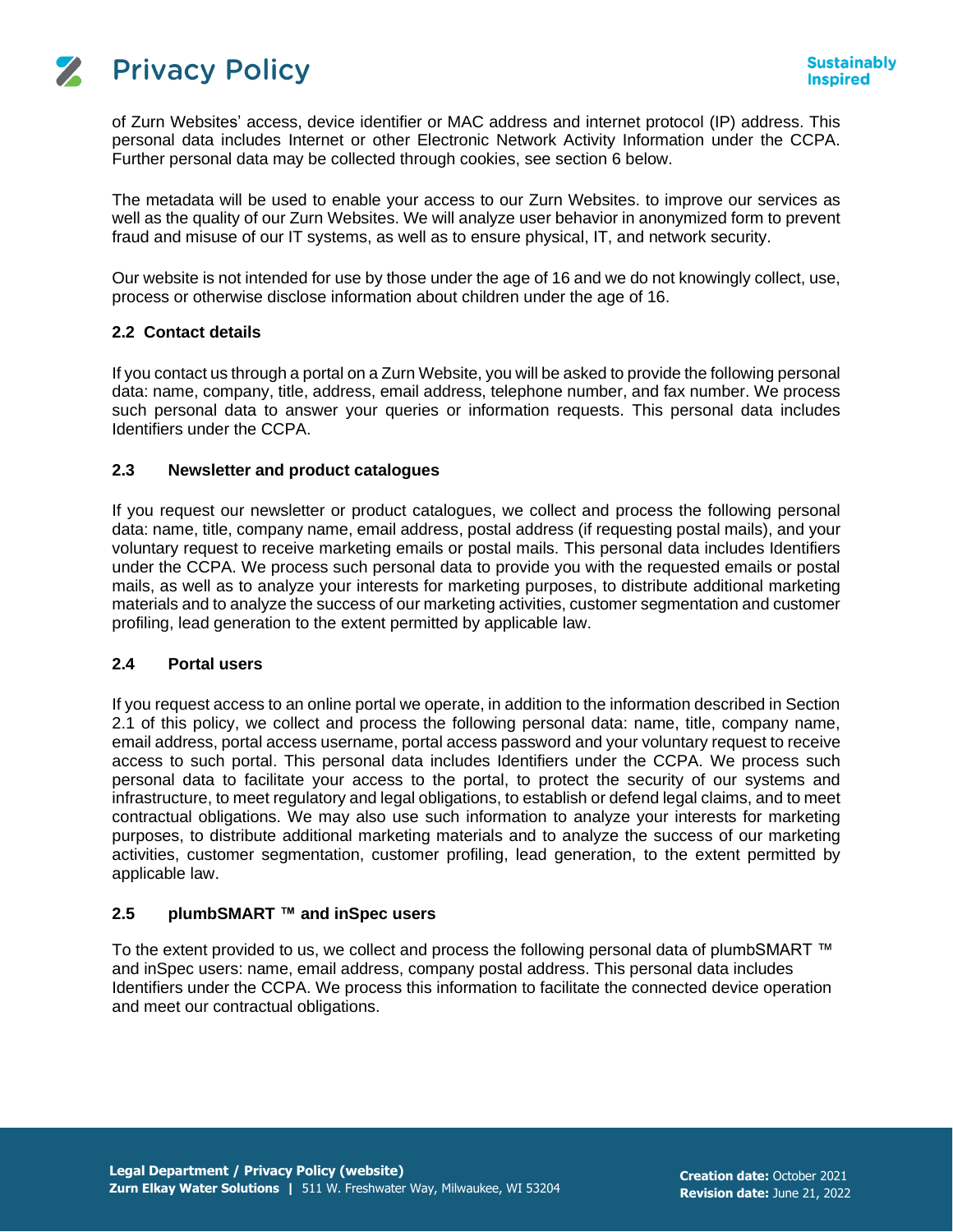

# **2.6 Business Partners**

To the extent provided to us, we collect and process the following personal data of current and potential business partner contacts: name, title, function, company name, company email address, company postal address, and any voluntary requests for communications from us. This personal data includes Identifiers under the CCPA. We process this information to facilitate business partner engagements, to protect the security of our systems and infrastructure, to meet regulatory and legal obligations, to establish and defend legal claims, and to meet contractual obligations.

# **2.7 Visitors to Our Premises**

To the extent provided to us, we collect and process the following personal data of visitors to our premises: name, title, company name, function, company email address, company postal address, identity of visitor's Zurn contact, date and duration of visit, vehicle information, and information necessary to facilitate in-person visits in accordance with government and/or health regulator direction or advice, including, with visitor consent where necessary, temperature and only in accordance with applicable law. This personal data includes Identifiers and Health Information under the CCPA. Our premises may also be subject to CCTV, biometric or other security solutions that may capture images and/or audio of visitors, in accordance with applicable law. We process this information to facilitate such in-person visits, to protect our company, employees and visitors, to meet regulatory and legal obligations, to establish and defend legal claims, and to meet contractual obligations.

# **2.8 Job Applicants**

If you apply for a position with us, in addition to the information described in Section 2.1 above (to the extent applicable), we collect and process the following categories of personal data from or about job applicants:

- **Identifiers**, including full name, contact information (e.g., personal and/or business address, personal and/or business phone/fax numbers, email addresses), user name and password (if using an applicant portal), citizenship / residency information, age (to the extent necessary); marital status, religious belief (if voluntarily provided by you)
- **Certain categories of sensitive information and data (to the extent permitted by applicable law)**, including facial photographs (if voluntarily provided by you), Characteristics of Protected Classifications (as defined under the CCPA), including gender, ethnicity, nationality, disability information, and military and veteran status (each only to the extent voluntarily provided by you with your express consent);
- **Professional or employment-related information**, including languages spoken and skills, software experience, professional memberships, summaries of strengths and technical areas of expertise, pre-Company work history information (e.g., previous employers and positions held, dates, locations, supervisors, responsibilities, salary), resume and cover letter information, references and information obtained from them, and related background check (to the extent permitted, and in accordance with applicable law);
- **Education information**, including education, and certificates and degrees obtained; and
- **Other information,** including any other information reasonably necessary for us to carry out our legal or regulatory obligations.

We use such personal data to facilitate the collection, administration and processing of your application, to determine your suitability for the role for which you have applied or for similar roles within our company, to conduct background checks (in accordance with applicable law) as part of your application, and to complying with applicable laws, company policies and employment-related requirements. Where required by law, we will provide an additional job applicant notice.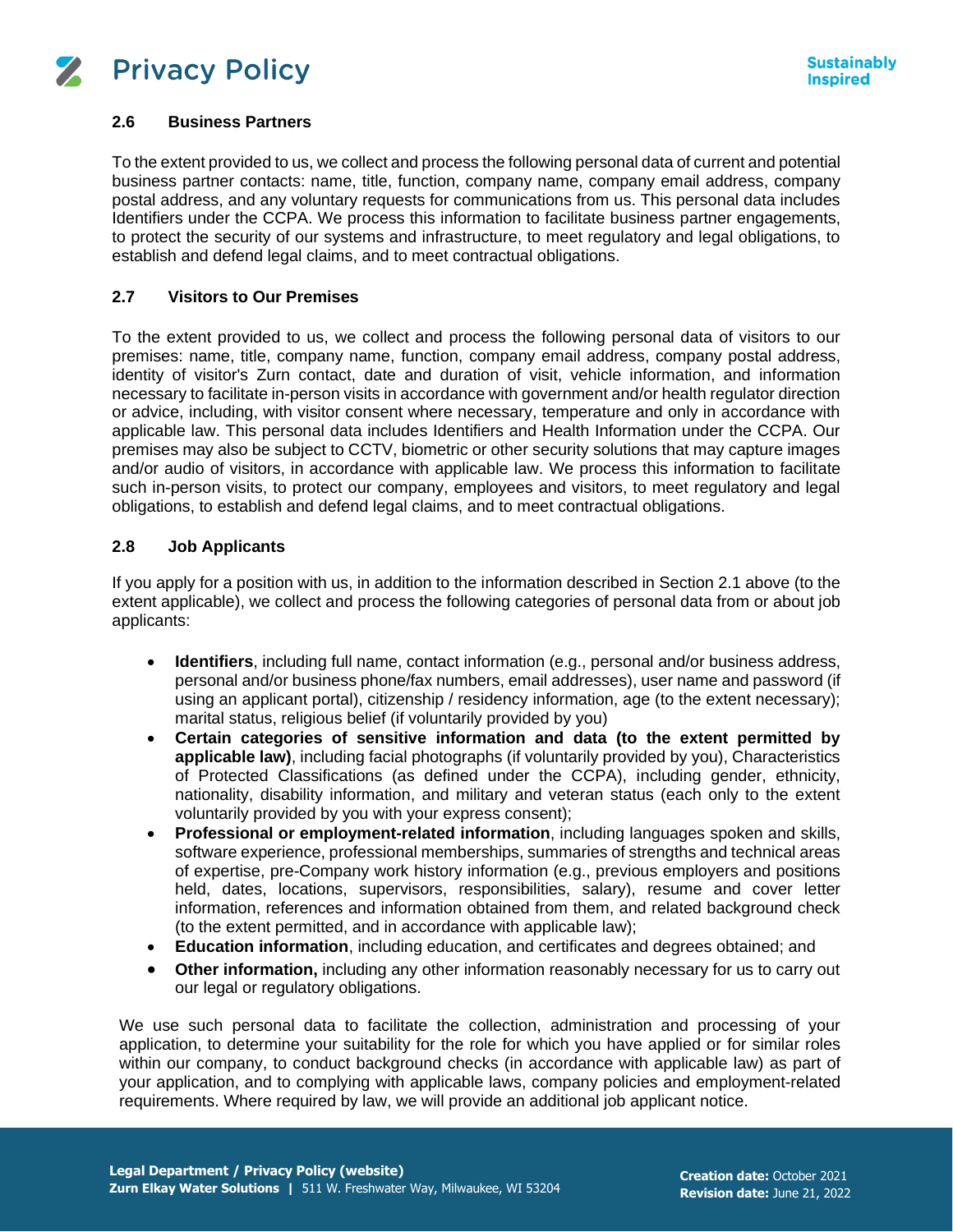

# **3. Categories of Recipients and International Transfers:** *Who do we transfer your personal data to and where are they located?*

In the preceding twelve (12) months, we have transferred and disclosed, and we further may transfer, your personal data to third parties for the processing purposes described above as follows. The personal data transferred may include Identifiers, Internet or other Electronic Network Activity Information, Health Information, Characteristics of Protected Classifications, Education Information and Professional and Employment-related Information and Sensitive Information:

• **Within the Zurn Group:** Affiliates within the Zurn Group may receive your personal data as necessary for the processing purposes described above. Depending on the categories of personal data and the purposes for which the personal data has been collected, different internal departments within the Zurn Group may receive your personal data. For example, our IT department may have access to your account data. Moreover, other departments within the Zurn Group have access to certain personal data about you on a need-to-know basis, such as the legal department, the finance department, or internal auditing. Depending on their processing activities, such affiliates may act as processors or as controllers.

The affiliates of the Zurn Group processing data are identified in Annex 1.

• **To service providers / processors:** Certain service providers (for a business purpose), whether affiliated or unaffiliated, may receive your personal data to process such data under appropriate instructions as necessary for the processing purposes described above as processors. Such service providers may include website service providers, marketing service providers, IT support service providers, cloud service providers, distributors, vendors and other service providers who support us in carrying out our business activities and maintaining our commercial relationship with you. Such service providers will act on our behalf and will be subject to contractual obligations to implement appropriate technical and organizational security measures to safeguard your personal data and to process your personal data only as instructed.

You can ask for further details of currently engaged service providers by contacting us as set out in Section 7 below.

• **Other recipients:** In compliance with applicable data protection law, we may transfer personal data to local or foreign law enforcement agencies, governmental authorities, judicial authorities, legal counsel, external consultants, or business partners. In case of a corporate merger or acquisition, personal data may be transferred to the third parties involved in the merger or acquisition.

Any access to your personal data is restricted to individuals with a need-to-know and only if required to fulfill their job responsibilities.

• **Sales.** We do not provide your personal information to others in exchange for money.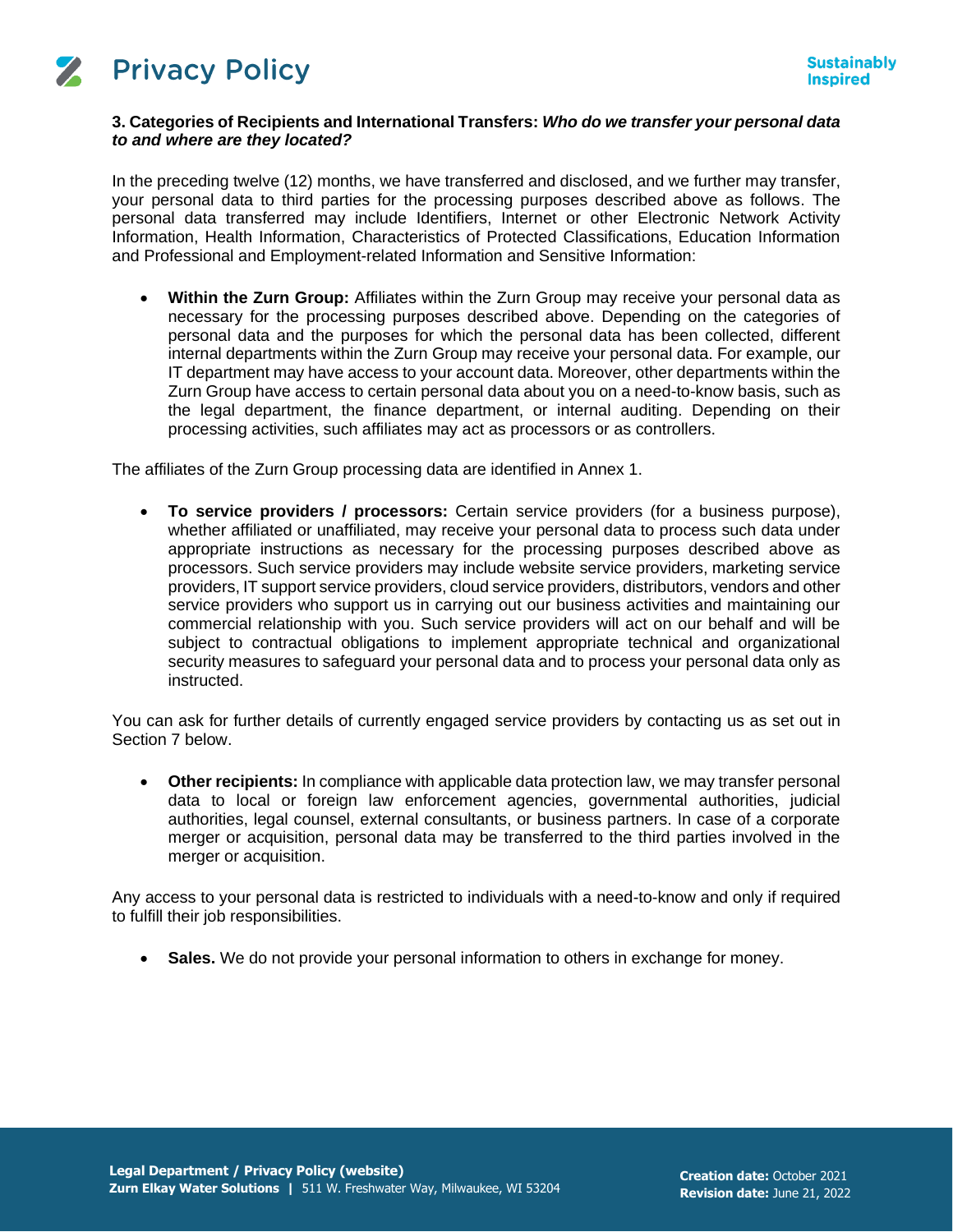

#### **4. Retention Period:** *How long do we keep your personal data?*

Your personal data will be retained as long as necessary to provide you with the services and products requested. Your metadata will be deleted 26 months after your visit to the Zurn Website. Your newsletter registration data will be deleted after you inform us that you no longer want to receive marketing information from us. Your job applicant data will be deleted within the local statutory retention periods. If you are a customer or vendor contact, your data will be kept as long as we consider your company a customer of our products. In case of a deletion request, we may be required to delete all or certain of your personal data sooner.

If we are required by applicable law to retain your personal data, we will not delete them. We may also retain your personal data if we need your personal data to establish, exercise, or defend a legal claim, only on a need-to-know basis. To the extent possible and commercially and technically practicable, we will restrict the processing of your personal data for such limited purposes after the termination of the contractual relationship.

# **5. Your Rights:** *What rights do you have and how can you assert your rights?*

**Right to withdraw your consent:** If you have declared your consent regarding certain collecting, processing, and use of your personal data (in particular, regarding the receipt of direct marketing communication via email, SMS/WhatsApp, and telephone), you can withdraw this consent at any time. Such a withdrawal will not affect the lawfulness of the processing prior to the consent withdrawal. You can withdraw your consent as follows: send an email request to dataprivacy@zurn.com. Further, you can object to the use of your personal data for the purposes of marketing without incurring any costs other than the transmission costs in accordance with basic tariffs.

**Additional data privacy rights:** Pursuant to applicable data protection law, you may have the right to: (i) request access to your personal data; (ii) request rectification of your personal data; (iii) request erasure of your personal data; (iv) request restriction of processing of your personal data; (v) request data portability; and/or (vi) object to the processing of your personal data (including objection to direct marketing and profiling). Please note that these aforementioned rights might be limited under the applicable local data protection law.

**Further information on data privacy rights under CCPA:** Subject to certain exceptions and qualifications, as a California resident, you have the right to: (i) request access to your personal information; and (ii) request deletion of your personal information. Should you wish to request the exercise of your rights as detailed above with regard to your personal information, we will not discriminate against you by offering you different pricing or products, or by providing you with a different level or quality of products, based solely upon this request. Only you, or a person registered with the California Secretary of State that you authorize to act on your behalf may submit these requests.

**Contact details to exercise your data privacy rights:** To exercise your rights, please contact us as stated under Section 7 below.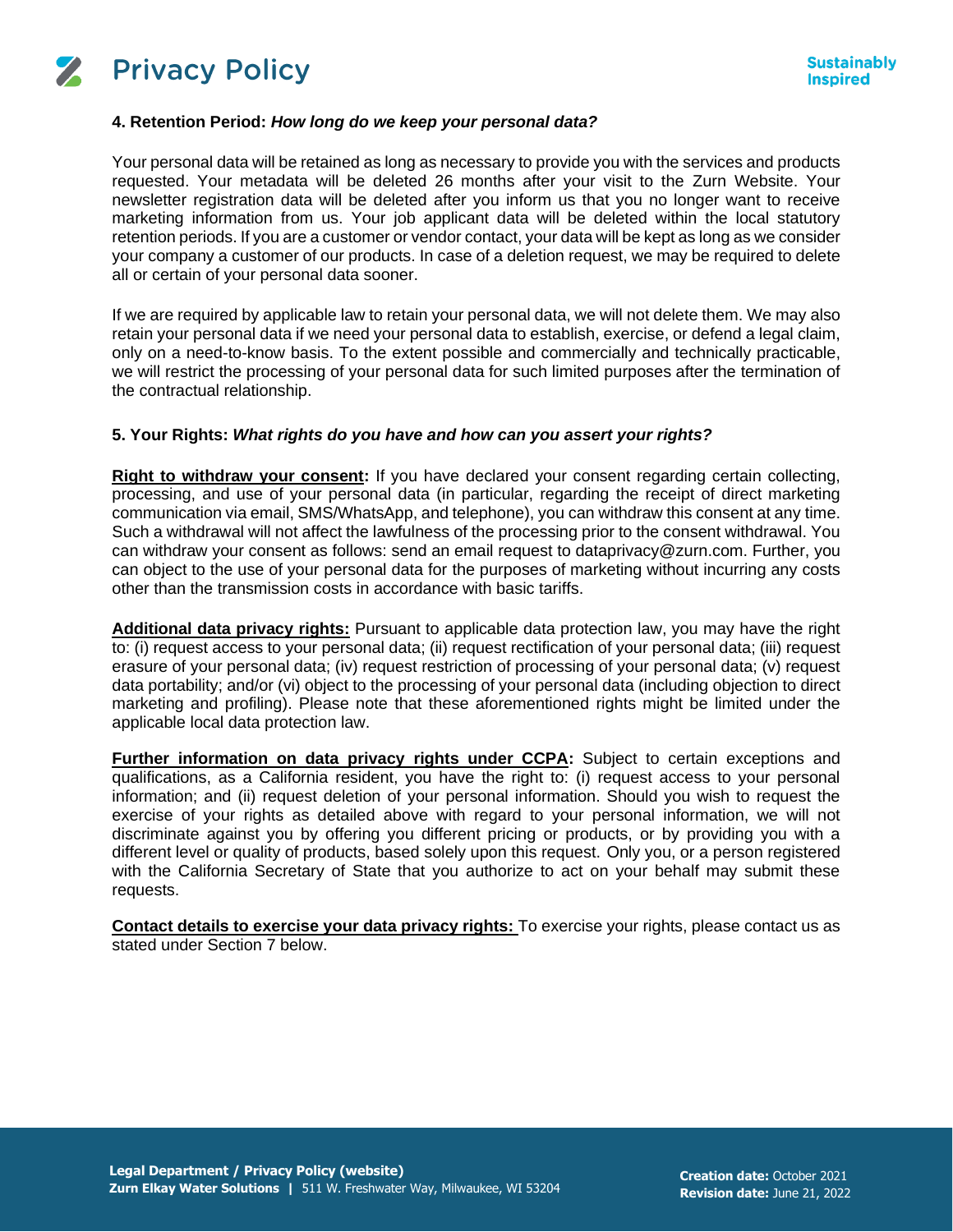

#### **6. Cookies and other tracking technologies**

When you visit our Zurn Website, we will use cookies to ensure you get the best website experience. These cookies might process and store information about you, your preferences, or your device. There are several types of cookies that we use, as described below.

#### **Necessary Cookies**

These cookies are necessary for the Zurn Website to function and cannot be switched off in our systems. They are usually only set in response to actions made by you in a request for services, such as setting your privacy preferences, logging in, or filling in forms.

You can set your browser to block or alert you about these cookies, but if you do, some parts of the Zurn Website will not work.

#### **Performance Cookies**

These cookies allow us to count visits and traffic sources so we can measure and improve the performance of our Zurn Website. They help us to know which pages are the most and least popular and see how visitors move around the site.

#### **Functional Cookies**

These cookies enable our Zurn Website to provide enhanced functionality and personalization. They may be set by us or by third party providers whose services we have added to our Zurn Websites.

#### **Targeting Cookies**

These cookies may be set through our Zurn Websites by our advertising partners. They may be used by those advertising partners to build a profile of your interests and show you relevant advertisements on other sites. They can uniquely identify your browser and internet device.

#### **7. Questions and Contact Information**

If you have any questions about this Privacy Policy, please contact us at *Zurn Water Solutions Corporation, 511 W Freshwater* Way, Milwaukee, WI 53204, USA. If you want to exercise your rights as stated above in Section 5, please contact us at the above postal address or email dataprivacy@zurn.com.

If you want to exercise your rights under CCPA you may also contact us at the toll-free number 877- 888-4807.

#### **8. Changes to this Privacy Policy**

We may update this Privacy Policy from time to time in response to changing legal, regulatory, or operational requirements. We will notify you of any such changes, including when they will take effect, by updating the Effective Date at the top of this page or as otherwise required by applicable law.